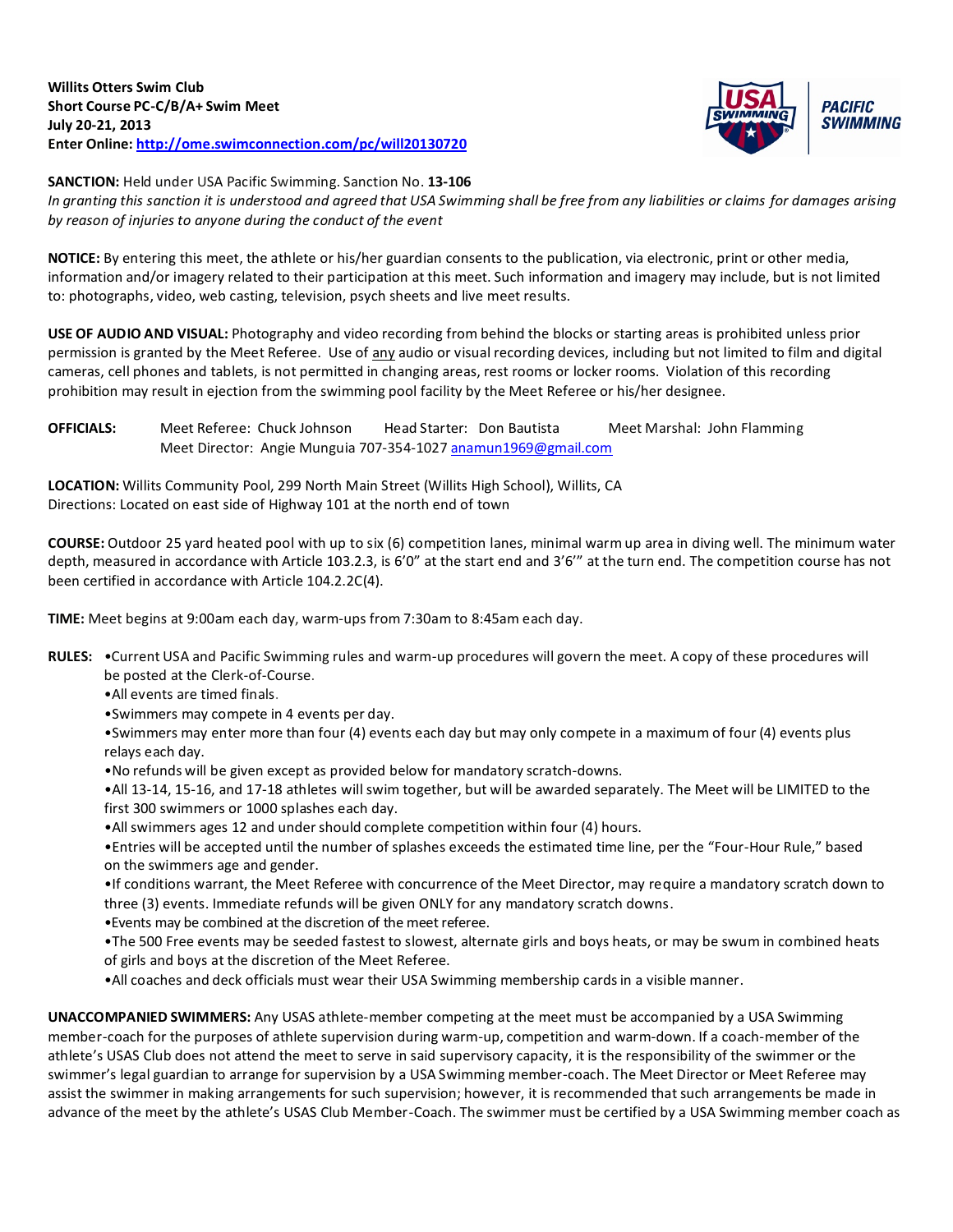being proficient in performing a racing start or must start the race in the water. It is the responsibility of the swimmer or the swimmer's legal guardian to ensure compliance with this requirement.

**RESTRICTIONS:** •Smoking and the use of other tobacco products is prohibited on the Willits High School campus which includes on the pool deck, in the locker rooms, in spectator seating, on standing areas, in the parking lot, and in all areas used by swimmers, during the meet and during warm-up periods.

•Sale and use of alcoholic beverages is prohibited in all areas of the meet venue.

•Except where venue facilities require otherwise, changing into or out of swimsuits other than in locker rooms or other designated areas is not appropriate and is strongly discouraged.

•All shelters must be properly secured.

•No glass containers are allowed anywhere in the meet venue.

•No propane heater is permitted except for snack bar/meet operations.

•No pets, except for "working dogs" are allowed anywhere in the meet venue.

•Personal canopies, tents, or sleeping bags will be allowed in the designated camping area outside the pool, but not on the pool deck. Some TEAM canopies for Coaches may be allowed on the pool deck in spaces designated by the meet director. Parents and Swimmers may not congregate in these areas.

**ELIGIBILITY:** •Swimmers must be current members of USA-S and enter their name and registration number on the meet entry card as they are shown on their Registration Card. If this is not done, it may be difficult to match the swimmer with the registration and times database. The meet host must check all swimmer registrations against the SWIMS database and if not found to be registered, the Meet Director shall accept the registration at the meet (a \$10 surcharge will be added to the regular registration fee). Duplicate registrations will be refunded by mail.

Swimmers in the "A" Division must have met at least the "PC-A" time standard. Swimmers in the "B" Division must have met at least the "PC-B" time standard. All entry times slower than the "PC-B" time standard will be in the "C" Division. •Entries with "NO TIME" will be accepted.

•Entry times submitted for this meet will be checked against a computer database and may be changed in accordance with Pacific Swimming Entry Time Verification Procedures.

•Disabled swimmers are welcome to attend this meet and should contact the Meet Director or Meet Referee regarding special accommodations on entry times and seeding per Pacific Swimming policy.

•Swimmers 19 years of age and over may compete in the meet for time only, no awards. Such swimmers must have met the time standards for the 17-18 age group.

•The swimmer's age will be the age of the swimmer on the first day of the meet.

## **ENTRIES: TWO OPTIONS FOR ENTRY**

**OPTION 1 - ONLINE ENTRIES:** To enter online go to **<http://ome.swimconnection.com/pc/will20130720>** to receive an immediate entry confirmation. This method requires payment by credit card. Swim Connection LLC charges a processing fee for this service, equal to \$1 per swimmer plus 5% of the total Entry Fees. Please note that the processing fee is a separate fee from the Entry Fees. If you do not wish to pay the processing fee,enter the meet using a mail entry. Entering online is a convenience, is completely voluntary, and is in no way required or expected of a swimmer by Pacific Swimming. Online entries will be accepted through **FRIDAY, JULY 12, 2013**.

**OPTION 2 - MAILED OR HAND DELIVERED ENTRIES:** Entries must be on the attached consolidated entry form. Forms must be filled out completely and printed clearly with swimmers best time. Entries must be entered using the current Pacific Swimming Consolidated Entry Card (attached). Entries must be postmarked by midnight, **WEDNESDAY, JULY 10, 2013** or hand delivered to *299 North Main Street, Willits, CA* by 6:45 p.m. **FRIDAY, JULY 12, 2013**. No late entries will be accepted. No refunds will be made, except mandatory scratch downs. Requests for confirmation of receipt of entries should include a self-addressed envelope.

**ENTRY FEES:** \$2.75 per event, \$8.00 participation fee per swimmer. Relay: \$9 per team entry. Entries will be rejected if payment is not sent at time of request.

| Make check payable to: | <b>Willits Otters</b> |
|------------------------|-----------------------|
| Mail with entries to:  | <b>Willits Otters</b> |
|                        | Attn: Angie Munguia   |
|                        | P.O. Box 1445         |
|                        | Willits, CA 95490     |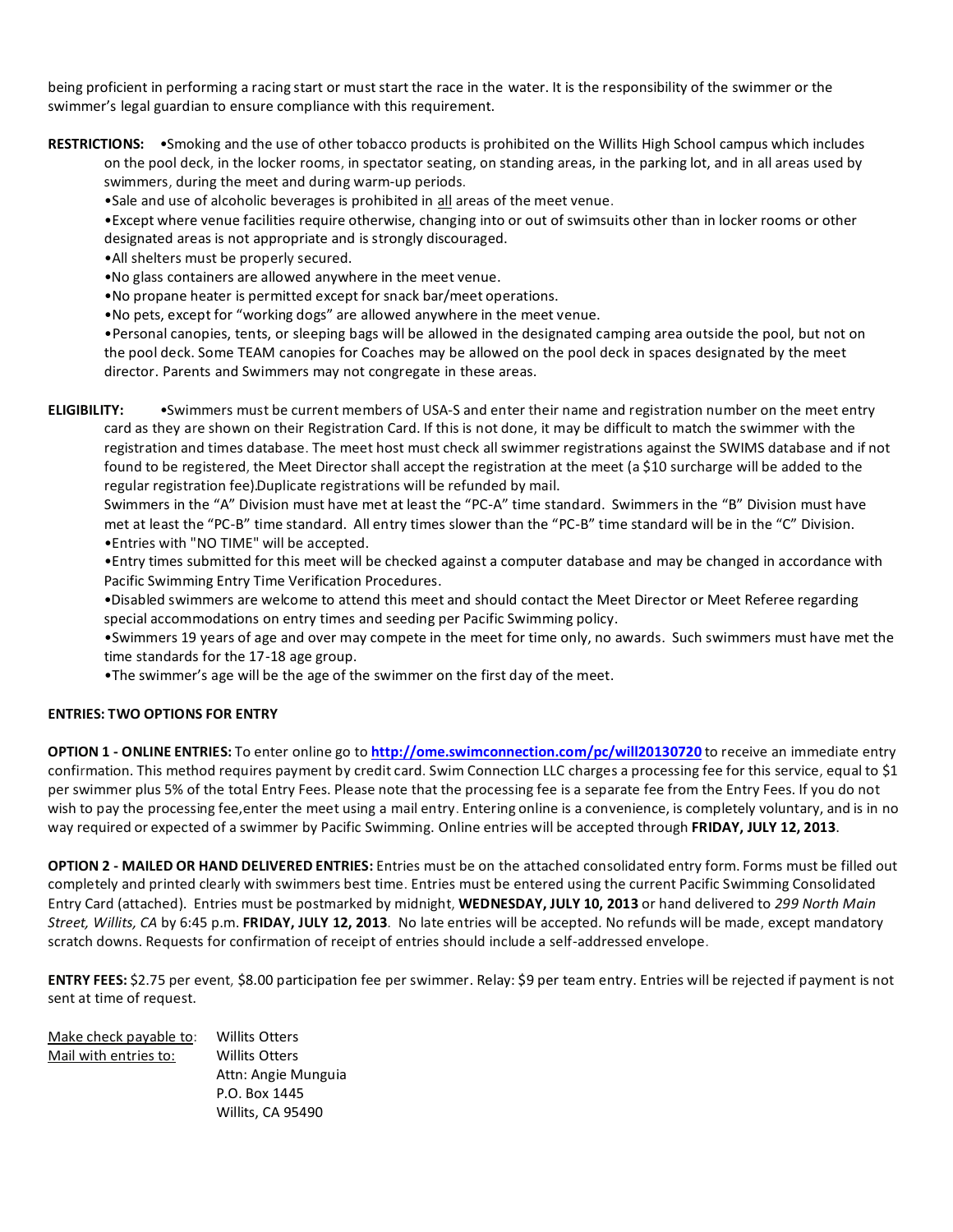**CHECK-IN:** The meet will be deck seeded. Swimmers must check-in at the Clerk-of-Course. Close of check-in for all individual events shall be no more than 60 minutes before the estimated time of the start of the first heat of the event. No event shall be closed more than 30 minutes before the estimated time of the start of the meet. Swimmers who do not check in will not be seeded and will not be allowed to compete in that event.

**SCRATCHES:** There will be no penalty for failure to compete in an event.

**AWARDS: Individual events:** Ribbons will be awarded to the 1st – 6th place finishers in the "A," "B" and "C" divisions, for each event and age group (6&U, 7-8, 9-10, 11-12, 13-14, 15-16, & 17-18.) Swimmers 19 years of age and older will not receive awards. 'A' medals will be awarded to swimmers with an entry time slower than 'A' achieving a PC 'A' time standard for the first time. See Pacific Swimming website site for 'PC 'A' time standards.

Relay events: Awards 1<sup>st</sup> through 3<sup>rd</sup>. Relays will be awarded as 10 & under and 11-18. Swimmers aged 19 and over will not be awarded. The t-shirt relays will not receive awards. A "Team Spirit" award will also be given at the end of the meet on Sunday. Ribbons will be available for pickup by the coaches or a team representative at the end of the meet. Awards WILL NOT be mailed, unless prior arrangements are made with the meet director.

**49er 200 FR T-Shirt Relay:** 49er relay teams are any combination of gender whose ages total 49 years or less. While there are no time standards for this event, it is a timed event. Heat winners will be determined by the fastest time in each heat. Each relay team will share one large size or bigger t-shirt with their name on it for the relay. Each relay team provides their own t-shirt. The first person puts the t-shirt on. The lead swimmer swims across the pool and back, and then exchanges the t-shirt on the deck with the next swimmer, who does the same, and so on. The t-shirt must stay on for the entire time the swimmer is in the water. Arms and hands must be seen outside the sleeves of the t-shirt before the contestant may enter the water. No one may help the two team members exchange the t-shirt. The winning relay team in each heat receives the t-shirts for all other teams in their heat. All relays will be deck seeded and entries must be received by the Clerk of Course at a time determined each day by the Referee.

## **ADMISSION:** FREE.

**PROGRAM:** A two-day meet program will be available for \$5.00.

**REFRESHMENTS:** A snack bar will be available serving breakfast, lunches, salads and other nutritious items and beverages

**HOSPITALITY:** Coaches and working deck officials will be provided lunch. Hospitality will serve refreshments to timers and volunteers..

**CAMPING:** For information about camping, see the Willits Otters website [www.willitsotters.org](http://www.willitsotters.org/) or contact: Angie Munguia [anamun1969@gmail.com](mailto:anamun1969@gmail.com)

**MINIMUM OFFICIALS:** All available USA Swimming member certified officials are welcomed and encouraged to work at this meet. As the number of certified officials allows, interested parents/trainees are also welcome to shadow working officials for education and/or mentoring. Each team shall, by the start of the meet, provide to the Meet Director or designee a list of Officials who have agreed to represent that team during the meet, in accordance with the following table:

| Number of swimmers competing in meet per | Number of trained & carded officials |
|------------------------------------------|--------------------------------------|
| team:                                    | required:                            |
| $1 - 10$                                 |                                      |
| $11 - 25$                                |                                      |
| $26 - 50$                                |                                      |
| $51 - 75$                                |                                      |
| 76-100                                   |                                      |
| 101 or more                              |                                      |

\*Zone 3 will include Colorado, Intermediary/Chief Timing Judge and Hytek-Computer into the count of Officials for a session: these positions are not carded. Zone 3 will accept Trainees into the count of Officials for a session, so long as they are carded.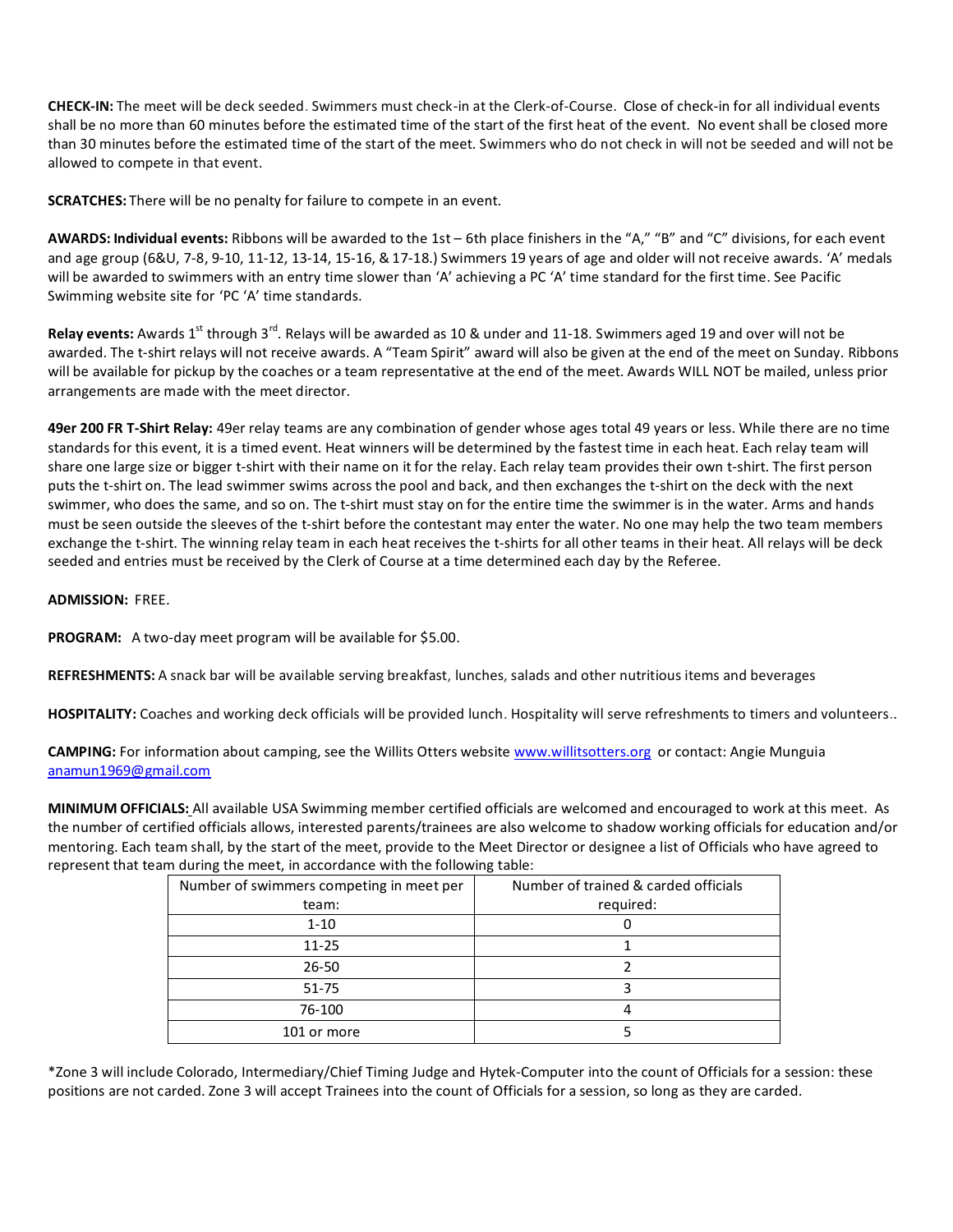| <b>EVENTS:</b> |                             |        |        |                              |  |  |  |
|----------------|-----------------------------|--------|--------|------------------------------|--|--|--|
|                | SATURDAY, JULY 20, 2013     |        |        | <b>SUNDAY, JULY 21, 2013</b> |  |  |  |
| Event#         | Event                       | Event# | Event# | Event                        |  |  |  |
| 1              | 13-18 200 Free              | 2      | 37     | 13-18 100 Free               |  |  |  |
| 3              | 9-10 100 Back               | --     | 39     | 9-12 100 IM                  |  |  |  |
| 5              | 13-18 100 Back              | 6      | 41     | 13-18 200 Back               |  |  |  |
| $\overline{7}$ | 9-12 50 Fly                 | $-$    | 43     | 9-12 50 Back                 |  |  |  |
| 9              | 8 & Under 50 Free           | 10     | 45     | 8 & Under 50 Back            |  |  |  |
| 11             | 9-12 50 Breast              | 12     | 47     | 9-12 100 Breast              |  |  |  |
| 13             | 13-18 200 Breast            | 14     | 49     | 8 Under 25 Fly               |  |  |  |
| 15             | 8 & Under 25 Breast         | 16     | 51     | 9-12 100 Fly                 |  |  |  |
| 17             | 9-12 100 Free               | 18     | 53     | 13-18 500 Free               |  |  |  |
| 19             | 49er 200 Free T-Shirt Relay | $-$    | 55     | 8 & Under 50 Breast          |  |  |  |
| 21             | 13-18 100 Fly               | 22     | 57     | 9-12 50 Free                 |  |  |  |
| 23             | 8 & Under 50 Fly            | 24     | 59     | 8 & Under 100 IM             |  |  |  |
| $-$            | 9-12 50 Fly                 | 26     | 61     | 13-18 100 Breast             |  |  |  |
| 27             | 13-18 50 Free               | 28     | $-$    | 9-12 100 IM                  |  |  |  |
| 29             | 8 & Under 25 Back           | 30     | 65     | 8 & Under 25 Free            |  |  |  |
| 31             | 9-12 100 Back               | 32     | 67     | 13-18 200 IM                 |  |  |  |
| 33             | 10 & Under 100 Medley Relay | 34     | $-\,-$ | 9-12 50 Back                 |  |  |  |
| 35             | 11-18 200 Medley Relay      | 36     | 71     | 11-18 200 Free Relay         |  |  |  |
|                |                             |        | 73     | 10 & Under 100 Free Rela     |  |  |  |

| SATURDAY, JULY 20, 2013 |                             |        |
|-------------------------|-----------------------------|--------|
| Event #                 | Event                       | Event# |
|                         | 13-18 200 Free              | 2      |
| 3                       | 9-10 100 Back               | $- -$  |
| 5                       | 13-18 100 Back              | 6      |
| $\overline{7}$          | 9-12 50 Fly                 | $-$    |
| 9                       | 8 & Under 50 Free           | 10     |
| 11                      | 9-12 50 Breast              | 12     |
| 13                      | 13-18 200 Breast            | 14     |
| 15                      | 8 & Under 25 Breast         | 16     |
| 17                      | 9-12 100 Free               | 18     |
| 19                      | 49er 200 Free T-Shirt Relay |        |
| 21                      | 13-18 100 Fly               | 22     |
| 23                      | 8 & Under 50 Fly            | 24     |
|                         | 9-12 50 Fly                 | 26     |
| 27                      | 13-18 50 Free               | 28     |
| 29                      | 8 & Under 25 Back           | 30     |
| 31                      | 9-12 100 Back               | 32     |
| 33                      | 10 & Under 100 Medley Relay | 34     |
| 35                      | 11-18 200 Medley Relay      | 36     |
|                         |                             |        |

13-18 individual events will be swum together but awarded separately as 13-14 and 15-16 and 17-18 49er Relays are any combination of gender whose ages total forty-nine or less.

Each relay team provides their own large size or bigger t-shirt with their team name on it for their relay. Use the following URL to find the time standards. [http://www.pacswim.org/page/times\\_standards.shtml.](http://www.pacswim.org/page/times_standards.shtml)